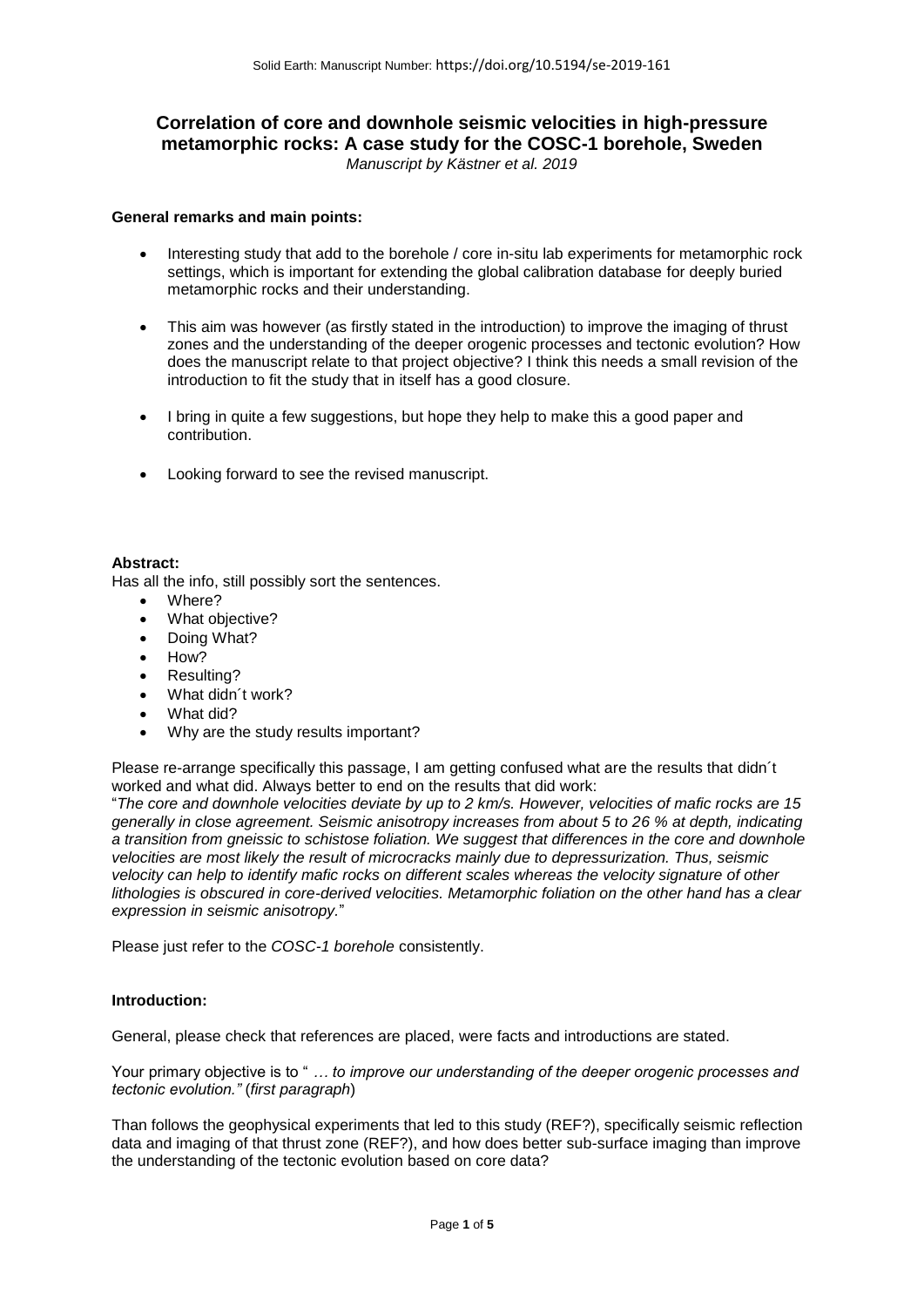Suggest to re-phrase the primary objective that than follows well into the paragraphs (L33-39), as here it is a lithological / stratigraphic objective and not the thrust zone is described. Knowing the stratigraphy and the rocks petrophysical properties would lead to better seismic reflection data processing and imaging for example.

If there are only 2 primary projects of this kind KTB or the CCSD, why not say so and spell them out? What about the study by Zappone et al. (2000) for the Iberian, or the Kola Borehole Kern et al. (2001)?

*Kern, H. & Popp, Till & Gorbatsevich, Feliks & Zharikov, Andrey & Lobanov, K. & Smirnov, Yu. (2001). Pressure and temperature dependence of V P and V S in rocks from the superdeep well and from surface analogues at Kola and the nature of velocity anisotropy. Tectonophysics. 338. 113-134. 10.1016/S0040-1951(01)00128-7.*

L48-51: This sentence I would suggest moving up front to follow with the supporting role of this project to better understanding of thrust zone and metamorphic settings.

L53-58: Isn´t this better placed in the methods section?

Section 1.1: This is a good concise overview but using the geological map and cross-section with the COSC-1 borehole projected on it, would really help to get the borehole´s geological setting´s placed in the readers head, especially if one isn´t that familiar with the area. This gives an option to show that main subdivisions described by Lorenz et al. (2015a) that leads well into the smaller scale core-based experiment.

L75: What type of deformations (fracturing / folding / cataclastic)?

#### **Data and methods:**

Please be more specific in describing what downhole logging data in the intro, you have them in Table 1. It would be good to briefly just state that these included short-spaced sonic and zero-offset VSP in the text with the appropriate referencing and reference to Figure 2, this way it´s clear from the start of reading this chapter.

L98: see Table 2 and Appendix A1. I am a bit missing a Figure that shows the known geology with the core section and sample location. This is a preference for people that prefer to see the graphic setup of the borehole samples. Just a suggestion, but this way it would be easier to follow who measured what at sample depth, with higher and lower reflectivity zone based on VSP, etc.?. This could even be part of Appendix A1 if the number of figures as to stay. Please see Figures 2 by Zappone et al. (2000).

L104-107: Could you indicate this in Figure 4, there would be enough space for the Core MSCL image, indicating the xyz structural axis to the foliation plane. Please see Figures 2 by Zappone et al. (2000).

Good explanation of the Figure 3 and the method.

L131-133: What temperature was at the 2500m?  $T_{2500m} = (20 °C/km * 2.5 km) + 6.4 °C = 56.4 °C?$  I am just wondering as Table 2 indicates a depth range 400-2460m, which in turn would indicate a general linear in-situ temperature range between 14,4-55,6 °C. So why is room temperature acceptable, or has it been shown that temperature does not affect the measurements. If so please state and reference that.

Based on lab work by Mobarek (1971), would the Vp values be slightly low based on temperature increase. Of course, those tests were done on dry sandstone, and it would be good at least to describe how temperature would affect the lab results.

Possibly use ranges from similar studies in comparison (e.g. Iberian Peninsula)?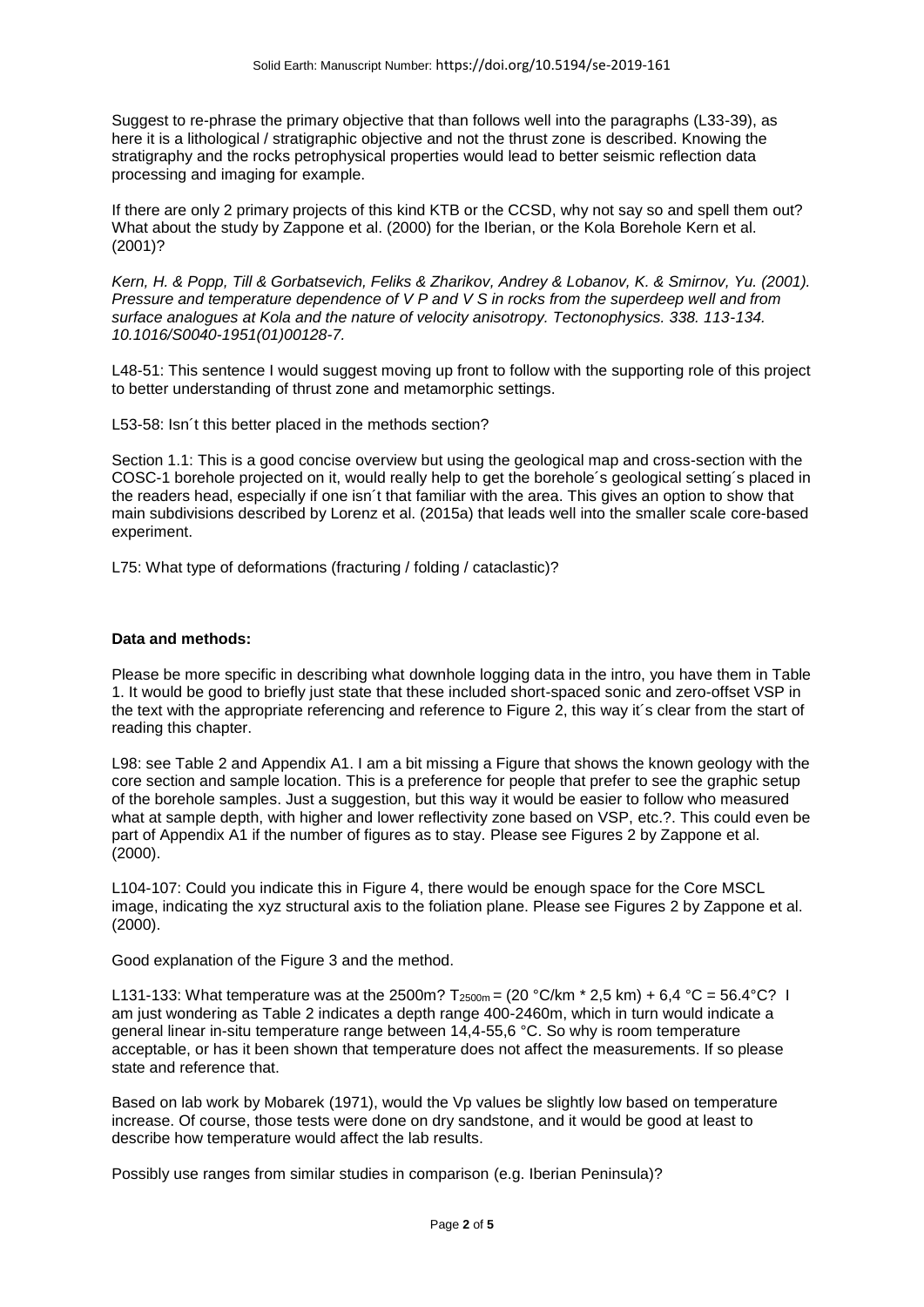Motra, Hem & Stutz, Hans. (2018). Geomechanical Rock Properties Using Pressure and Temperature Dependence of Elastic P- and S-Wave Velocities. Geotechnical and Geological Engineering. 10.1007/s10706-018-0569-9.

L144-154: So what are you saying, are you applying this method or not? It´s just the explanation and reasoning – the data trend measured vs. empirical looks convincing – perhaps just rephrase slightly to be clear.

L156: Different in what?

Section 2.2: As you do not reference the setup anywhere in this section, either add a figure explaining this as in Figure 3 for the lab setup or point to the appropriate reference that one can go to for understanding the setup. Is this your method, then state this, or refer to the method shown as a reference? You have done that for your lab setup and the VSP.

L179: … accordingly to what?

L214: … at 0,5 m spacing?

L219: I would leaved this and state "used in our study". If you start mentioning "best case" than this naturally follows the question, what the low and high cases are that need explaining.

#### **Results:**

L224: Here it would have been nice to see the data plotted of Table 2, as described as the applied method on Figure 5. These are the main results that all following conclusion is based on.

At the moment the Table 2 has only the final results Vp0, VpAP, VpLP vs. build up pressure for each vector and mean, based on your measurements and calculations.

Did you double check by including measurements for increased pressure that gives a step by step series measured Vp that would demonstrate with you data what was explained in Figure 5 and the methods?

Please see example here:

<https://academic.oup.com/gji/article-pdf/187/3/1393/1694975/187-3-1393.pdf>

L232: Do you mean "core plug axial measurements"?

L250-261: Here it would be good to point out that core-derived Vp realtes to the whole core log measurements at surface conditions, whereas the Sonic-VSP Log are measured has the hydrostatic pressure in the borehole and the insitu-rock.

I would suggest to point out the depth intervals, where the logged rock Velocity is opposite in the general trend of the VSP-Log data that follows the lithology changes - add density log alongside? What about fault / fracture zones that would stand out of the rock matrix investigated?

L262-263: Please be specific that the reader can follow ... e.g. VpAP with the core logged velocity at surface, the VpLP to the VSP-Log data.

I would suggest pointing out the samples that are outliers / slightly off, e.g. 106.1; 143.1; 243.2; 361.2; 641.5; 661.3; or 691.1

This is more specific than to negate an entire interval, as the shallow data do not miss-match that much in comparison to the deeper interval.

You are doing this for the VpAP in the next section below.

L269: Why might this be? Are those sample much fractured?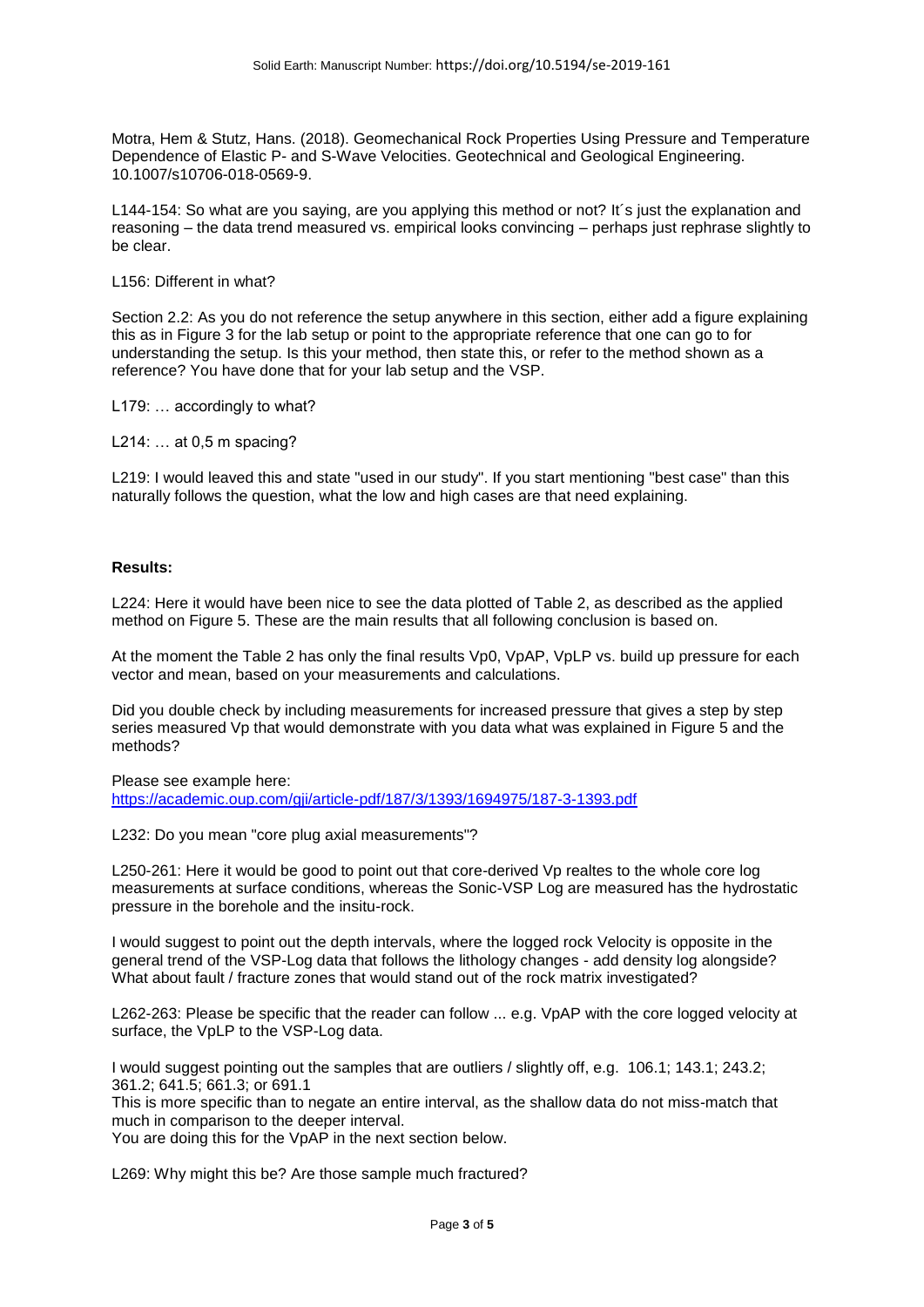L290: What do you mean with improper relationship? The matches are close-reasonable for examples B, E,F and D, but samples A and C are consistent lower. In comparison the the lithology is that seen along the borehole at other depths as well?

L295: Why keep working with that example if you do not show it? Is it possible to add the example to the display in Figure 11?

L:303: Why might this be? Please explain.

L-329-330: Is that also in reference to your final figure 12? You are using 106-1 to 193-2 format for the other intervals with selected samples.

L346: Just Figure 10? Isn´t this best displayed on Figure 12?

L365: What about saturated micro-fractures that are measured as well within the matrix rock?

L374: ... for X points out of X of VpLP.

L392: Are you talking about the Core Log" or Vp0, VpAP, and VpLP as a group of VpLP specifically?

Might be good to specify at the beginning of the paragraphe, so the reader doesn´t mix up the two data sets.

L418: Possibly marked these 10% as depth intervals on Figure 10 and 12.

L460: Definitely revise your introduciton to focus the study on the matrix primarily and influences of fractures / micro-fracters,

#### **Figures and table:**

- Figures and Tables are clearly structured, and features displayed well visible, still here are a few comments and suggestions.
- Figure 1:
	- $\circ$  The figure looks too much as a copy past. You could ask to get a GIS version / emf draft of that map and leave out all the lines and info that doesn´t matter, such as roads, power lines. Just focus on the geological- and tectonic, and borehole location. Standard is – if you have something displayed on your map, you should include that in the legend.
	- o Are any profile section available to show how the borehole is placed and intersects the thrust zone? There are quite a few references listed that show that this should be available (Gee et al., 1985a,b; 2008, 2010; or Hedin et al., 2014, 2016, etc.).

You state in the abstract "*Previous seismic investigations of the Seve Nappe Complex have shown indications for a strong but discontinuous reflectivity of this thrust zone, which is only poorly understood.*" Seeing this, as the reader I would expect a section / profile that shows that for the introduction.

It´s just nicer to know really where the borehole is located and the general stratification that has been worked out already (Lorenz et al., 2015a,b, 2019; Krauss et al., 2017; Wenning et al, 2017; etc.)

- $\circ$  Legend text, would be good to use emf-format; include reference to the map as a publication. The geological survey maps do in general have a publication reference.
- Figure 2: